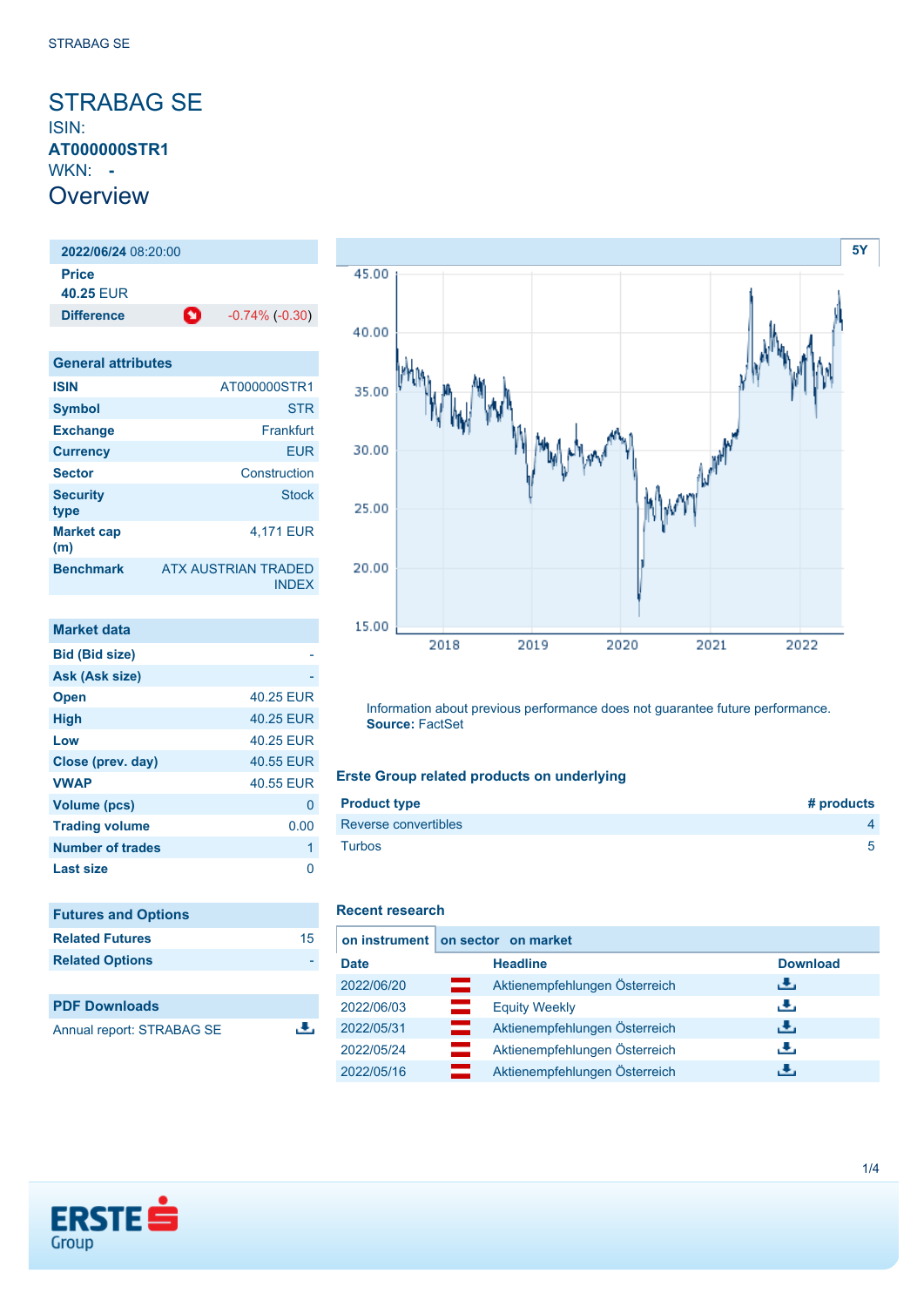# Details

**2022/06/24** 08:20:00 **Price 40.25** EUR

**Difference 1** -0.74% (-0.30)

| <b>General attributes</b> |                                            |
|---------------------------|--------------------------------------------|
| <b>ISIN</b>               | AT000000STR1                               |
| <b>Symbol</b>             | STR                                        |
| <b>Exchange</b>           | Frankfurt                                  |
| <b>Currency</b>           | <b>EUR</b>                                 |
| <b>Sector</b>             | Construction                               |
| <b>Security</b><br>type   | <b>Stock</b>                               |
| <b>Market cap</b><br>(m)  | 4.171 EUR                                  |
| <b>Benchmark</b>          | <b>ATX AUSTRIAN TRADED</b><br><b>INDEX</b> |

| <b>Market data</b>    |           |
|-----------------------|-----------|
| <b>Bid (Bid size)</b> |           |
| Ask (Ask size)        |           |
| <b>Open</b>           | 40.25 EUR |
| <b>High</b>           | 40.25 EUR |
| Low                   | 40.25 EUR |
| Close (prev. day)     | 40.55 EUR |
| <b>VWAP</b>           | 40.55 EUR |
| <b>Volume (pcs)</b>   | 0         |
| <b>Trading volume</b> | 0.00      |
| Number of trades      | 1         |
| Last size             |           |

|                   | 6M       | 1Y       | 3Y        |
|-------------------|----------|----------|-----------|
| <b>Perf</b> (%)   | $+9.82%$ | $-6.61%$ | $+35.52%$ |
| Perf (abs.)       | $+3.60$  | $-2.85$  | $+10.55$  |
| <b>Beta</b>       | 0.66     | 0.67     | 0.68      |
| <b>Volatility</b> | 35.05    | 34.64    | 36.29     |



Information about previous performance does not guarantee future performance. **Source:** FactSet

| <b>Price data</b>                           |                        |
|---------------------------------------------|------------------------|
| Ø price 5 days   Ø volume 5 days (pcs.)     | 40.72 EUR (57)         |
| Ø price 30 days   Ø volume 30 days (pcs.)   | 41.29 EUR (289)        |
| Ø price 100 days   Ø volume 100 days (pcs.) | 38.20 EUR (351)        |
| Ø price 250 days   Ø volume 250 days (pcs.) | 37.87 EUR (662)        |
| <b>YTD High   date</b>                      | 44.00 EUR (2022/06/10) |
| <b>YTD Low   date</b>                       | 30.90 EUR (2022/03/07) |
| 52 Weeks High   date                        | 44.00 EUR (2022/06/10) |
| 52 Weeks Low   date                         | 30.90 EUR (2022/03/07) |

### **Erste Group related products on underlying**

| <b>Product type</b>  | # products     |
|----------------------|----------------|
| Reverse convertibles | $\overline{a}$ |
| <b>Turbos</b>        | 5              |

| <b>All listings for STRABAG SE</b> |             |  |                          |                                 |                     |
|------------------------------------|-------------|--|--------------------------|---------------------------------|---------------------|
| Exchange $\bigoplus$               | <b>Date</b> |  | <b>Time Price</b>        | <b>Trading volume</b><br>(mio.) | Number of<br>trades |
| Xetra                              | 24          |  | 2022/06/ 17:35 40.65 EUR | 0.03                            | 3                   |

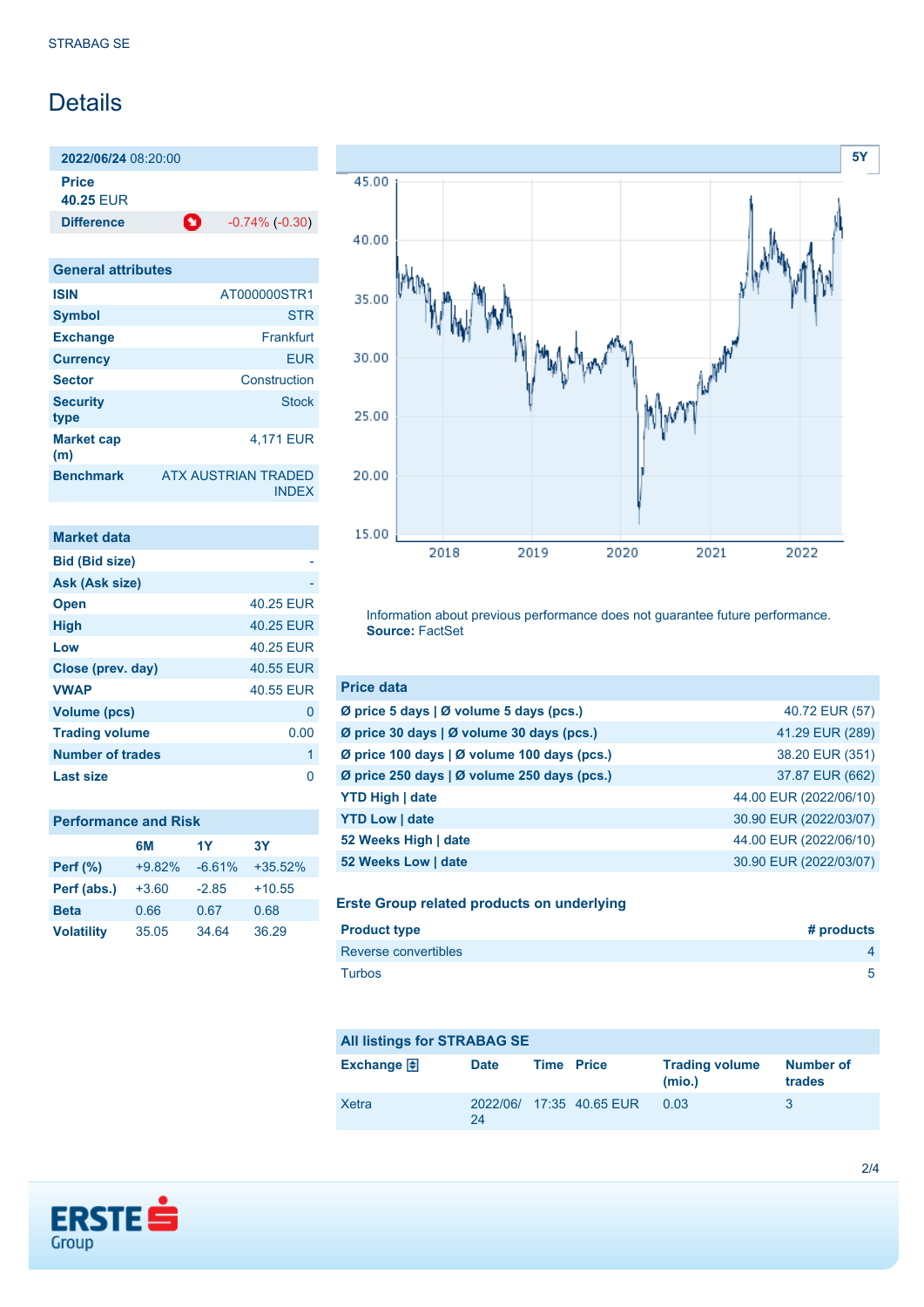| <b>Vienna Stock</b><br>Exchange  | 24             | 2022/06/ 17:35 40.65 EUR        | 1.22 | 250 |
|----------------------------------|----------------|---------------------------------|------|-----|
| Tradegate                        | 24             | 2022/06/ 22:26 40.95 EUR        | 0.11 | 18  |
| <b>Stuttgart</b>                 | 24             | 2022/06/ 16:49 40.60 EUR        | 0.00 | 11  |
| <b>Munich</b>                    | 24             | 2022/06/ 08:03 40.65 EUR        | 0.00 | 1   |
| <b>London Stock</b><br>Exchange  | 04             | 2021/02/ 13:15 29.2495 EUR 0.01 |      | 1   |
| Hanover                          | 24             | 2022/06/ 08:00 40.25 EUR        | 0.00 | 1   |
| Hamburg                          | 2022/06/<br>24 | 08:00 40.25 EUR                 | 0.00 | 1   |
| Frankfurt                        | 2022/06/<br>24 | 08:20 40.25 EUR                 | 0.00 | 1   |
| FINRA other OTC<br><b>Issues</b> | 05             | 2022/04/ 15:32 38.90 USD        | 0.08 | 1   |
| <b>Duesseldorf</b>               | 24             | 2022/06/ 19:30 40.55 EUR        | 0.00 | 15  |
| <b>Berlin</b>                    | 2022/06/<br>24 | 08:04 40.10 EUR                 | 0.00 | 1   |